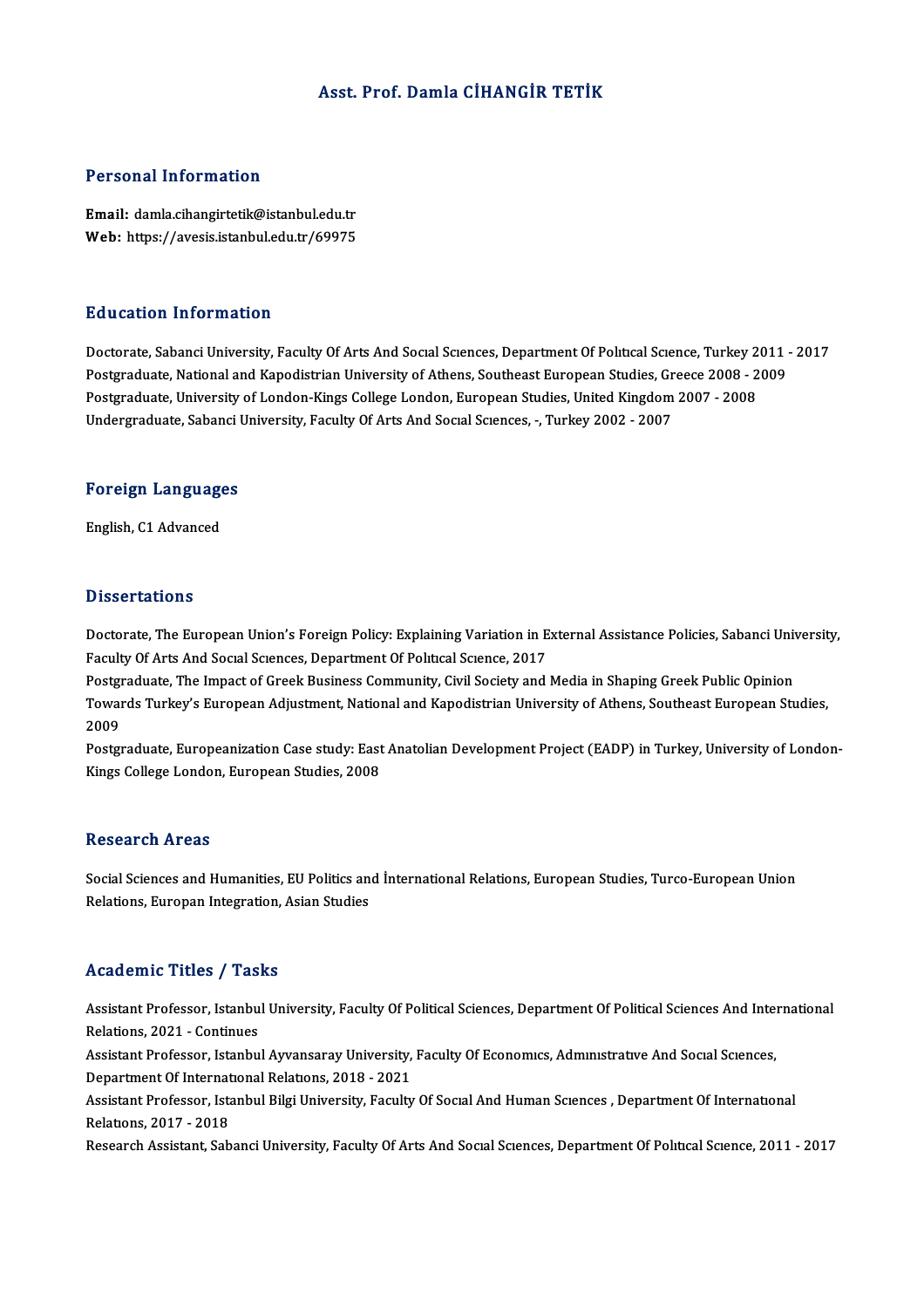### Courses

Turkish Foreign Policy, Postgraduate, 2020 - 2021 Theories of International Politics, Undergraduate, 2020 - 2021 Politics and Society in the Balkans, Undergraduate, 2020 - 2021 Theories of International Politics, Undergraduate, 2020 - 2021<br>Politics and Society in the Balkans, Undergraduate, 2020 - 2021<br>Sosyal Bilimlerde Araştırma Yöntemleri, Postgraduate, 2019 - 2020<br>Türk Siyasel Hayatı, Undergra Politics and Society in the Balkans, Undergraduate<br>Sosyal Bilimlerde Araştırma Yöntemleri, Postgrad<br>Türk Siyasal Hayatı, Undergraduate, 2019 - 2020<br>Akademik Olayma ve Yazma, Postgraduate, 2019 Sosyal Bilimlerde Araştırma Yöntemleri, Postgraduate, 2<br>Türk Siyasal Hayatı, Undergraduate, 2019 - 2020<br>Akademik Okuma ve Yazma, Postgraduate, 2019 - 2020<br>Comparative Bolitical Systems, Undergraduate, 2019 - 20 Türk Siyasal Hayatı, Undergraduate, 2019 - 2020<br>Akademik Okuma ve Yazma, Postgraduate, 2019 - 2020<br>Comparative Political Systems, Undergraduate, 2019 - 2020<br>Araştırma Yöntemleri, Undergraduate, 2018 - 2019 Akademik Okuma ve Yazma, Postgraduate, 2019 - 2020 Comparative Political Systems, Undergraduate, 2019 - 2020<br>Araştırma Yöntemleri, Undergraduate, 2018 - 2019<br>Introduction to International Relations, Undergraduate, 2017 - 2018<br>Karsılastırmalı Siyaset, Undergraduate, 2019 - Araştırma Yöntemleri, Undergraduate, 2018 - 2019<br>Introduction to International Relations, Undergradua<br>Karşılaştırmalı Siyaset, Undergraduate, 2018 - 2019<br>External Belations and Contemporary Jesues of the L Karşılaştırmalı Siyaset, Undergraduate, 2018 - 2019<br>External Relations and Contemporary Issues of the EU, Undergraduate, 2017 - 2018

# Articles Published in Journals That Entered SCI, SSCI and AHCI Indexes

rticles Published in Journals That Entered SCI, SSCI and AHCI Indexes<br>I. A comparison of development assistance policies: Turkey and the European Union in sectoral and<br>hymenitation aid humanitarian of chumanitarian aid<br>Cihangir Tatik D. Mi A comparison of development<br>humanitarian aid<br>Cihangir-Tetik D., Muftuler-Bac M.<br>JOUPNAL OF FUPOPEAN INTECPA humanitarian aid<br>Cihangir-Tetik D., Muftuler-Bac M.<br>JOURNAL OF EUROPEAN INTEGRATION, vol.43, no.4, pp.439-457, 2021 (Journal Indexed in SSCI)

Cihangir-Tetik D., Muftuler-Bac M.<br>JOURNAL OF EUROPEAN INTEGRATION, vol.43, no.4, pp.439-457, 2021 (Journal Indexed in SSCI)<br>II. Constructing the Partnership with Turkey on the Refugee Crisis: EU Perceptions and Expectatio **JOURNAL OF EUROPEAN INT<br>Constructing the Partner<br>Demirsu I., Cihangir-Tetik D.**<br>JOURNAL OF RALKAN AND I Constructing the Partnership with Turkey on the Refugee Crisis: EU Perceptions and Expectations<br>Demirsu I., Cihangir-Tetik D.<br>JOURNAL OF BALKAN AND NEAR EASTERN STUDIES, vol.21, no.6, pp.625-642, 2019 (Journal Indexed in S Demirsu I., Cihangir-Tetik D.<br>JOURNAL OF BALKAN AND NEAR EASTERN STUDIES, vol.21, no.6, pp.625-642, 2019 (Journal Indexed<br>III. Turkey's compliance with the European Union's development policy: a pattern of external<br>differe

JOURNAL OF BALKAN AND NE<br>Turkey's compliance with t<br>differentiated integration?<br>Cibangir Totik D. Muftuler Bac Turkey's compliance with the<br>differentiated integration?<br>Cihangir-Tetik D., Muftuler-Bac M.<br>JOUPMAL OF FUPOPEAN INTECPA differentiated integration?<br>Cihangir-Tetik D., Muftuler-Bac M.<br>JOURNAL OF EUROPEAN INTEGRATION, vol.40, no.7, pp.939-959, 2018 (Journal Indexed in SSCI)

# Articles Published in Other Journals

rticles Published in Other Journals<br>I. Sosyal Bilimlerde Teorik Makale Yazımı ve Uluslararası İlişkiler Disiplinindeki Yansımaları<br>. Sihangin Tetik D Sies 1 denomed<br>Sosyal Bilimler<br>Cihangir Tetik D.<br>Pamukkala Ünive Sosyal Bilimlerde Teorik Makale Yazımı ve Uluslararası İlişkiler Disiplinindeki Yansımaları<br>Cihangir Tetik D.<br>Pamukkale Üniversitesi Sosyal Bilimler Enstitüsü Dergisi, vol.1, no.42, pp.31-48, 2021 (National Refreed Univers Cihangir<br>Pamukka<br>Journal)<br>Türkiye Pamukkale Üniversitesi Sosyal Bilimler Enstitüsü Dergisi, vol.1, no.42, pp.31-48, 2021 (National)<br>Journal)<br>II. Türkiye-Avrupa Birliği İlişkilerine Dış ve İnsani Yardımlar Penceresinden Bakmak<br>Cihangir Tatik D. Müftüler Bac Journal)<br>**Türkiye-Avrupa Birliği İlişkileri**ı<br>Cihangir Tetik D., Müftüler Baç Ş. M. II. Türkiye-Avrupa Birliği İlişkilerine Dış ve İnsani Yardımlar Penceresinden Bakmak Cihangir Tetik D., Müftüler Baç Ş. M.<br>UİK Panorama, pp.1-10, 2020 (National Non-Refereed Journal)<br>III. TEACHING TURKEY-EUROPEAN UNION RELATIONS WITHIN THE FRAMEWORK OF A RESEARCH<br>METHODS CLASS UİK Panorama, pp.1-10, 2020 (National Non-Refereed Journal)<br>TEACHING TURKEY-EUROPEAN UNION RELATIONS WITH<br>METHODS CLASS<br>Cihangir Tetik D. T<mark>EACHING TUR</mark><br>METHODS CLA:<br>Cihangir Tetik D.<br>VIADUCT Teachi METHODS CLASS<br>Cihangir Tetik D.<br>VIADUCT Teaching Paper Series, no.2, pp.1-13, 2019 (International Refereed University Journal)<br>The United States and the Euronean Union: Transatlantic Belations, Multilateralisim o

IV. The United States and the European Union: Transatlantic Relations, Multilateralisim and<br>International Stability **VIADUCT Teaching Paper<br>The United States and<br>International Stability<br>Müftüler Bee S.M., Giben** 

Müftüler Baç Ş.M., Cihangir Tetik D. International Stability<br>Müftüler Baç Ş. M. , Cihangir Tetik D.<br>Marmara Üniversitesi Avrupa Topluluğu Enstitüsü Avrupa Araştırmaları Dergisi, vol.1, no.24, pp.43-68, 2016<br>(National Befreed University Journal) Müftüler Baç Ş. M. , Cihangir Tetik D.<br>Marmara Üniversitesi Avrupa Toplului<br>(National Refreed University Journal)<br>Transatlantis Bartnars and the Bit Marmara Üniversitesi Avrupa Topluluğu Enstitüsü Avrupa Araştırmaları Dergisi, vol.1, no.24, pp.4<br>(National Refreed University Journal)<br>V. Transatlantic Partners and the Rising Powers on Global Governance in Human Right

- (National Refreed University Journal)<br>Transatlantic Partners and the Rising Powers on Global Governanc<br>Müftüler Baç Ş. M. , Cihangir Tetik D.<br>TRANSWORLD Working Paper Series, pp.1-21, 2014 (Non-Refreed Journal) V. Transatlantic Partners and the Rising Powers on Global Governance in Human Rights Müftüler Baç Ş. M. , Cihangir Tetik D.<br>TRANSWORLD Working Paper Series, pp.1-21, 2014 (N<br>VI. European integration and transatlantic relations<br>Müftüler Bac S. M. Gibangir Tetik D.
- TRANSWORLD Working Paper Serie<br><mark>European integration and trans</mark>:<br>Müftüler Baç Ş. M. , Cihangir Tetik D.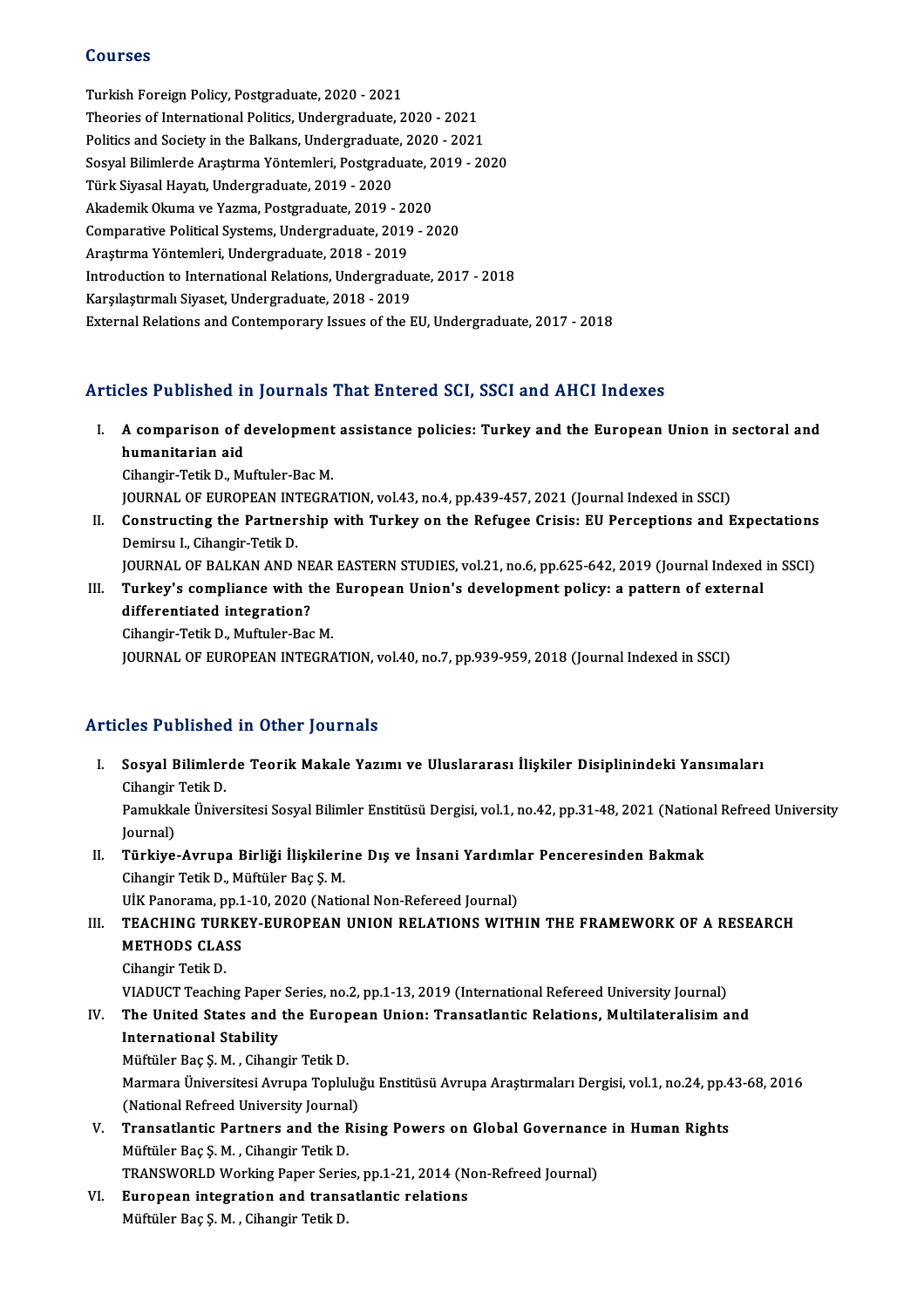# Books&Book Chapters

I. Turkey and the European Union in theMiddle East: Potential for Cooperation or Continuing ns & Boo<br>Turkey al<br>Discord?<br>Müftüler <sup>B</sup> Turkey and the European Union<br>Discord?<br>Müftüler Baç Ş.M. , Cihangir Tetik D.<br>in: The Boutledge Handbook for Mid

Discord?<br>Müftüler Baç Ş. M. , Cihangir Tetik D.<br>in: The Routledge Handbook for Middle Eastern Politics, Dimitris Bouris,Daniela Huber,Michelle Pace, Editor,<br>Routledge, Landar (Naw York, Jandar, rp.100,125, 2021 Müftüler Baç Ş. M. , Cihangir Tetik D.<br>in: The Routledge Handbook for Middle Eastern Politics, Di<br>Routledge, London/New York , London, pp.100-125, 2021<br>Turkey's Activism and Asterness in the Western Bel in: The Routledge Handbook for Middle Eastern Politics, Dimitris Bouris,Daniela Huber,Michelle Pace, Editornes<br>Routledge, London/New York , London, pp.100-125, 2021<br>II. Turkey's Activism and Actorness in the Western Balkan

Routledge, Lond<br>**Turkey's Activi**<br>Cihangir Tetik D.<br>in:Turker's Char Turkey's Activism and Actorness in the Western Balkans: The Role of Transatlantic Relations<br>Cihangir Tetik D.<br>in: Turkey's Changing Transatlantic Relations, Eda Kuşku-Sönmez,Çiğdem Üstün, Editor, Lexington Books, Lanham<br>(M

Cihangir Tetik D.<br>in: Turkey's Changing Transatlantic Relati<br>(MD), USA , Maryland, pp.237-265, 2021<br>Serularla AB Belitikalaru ve Türkiyev (MD), USA, Maryland, pp.237-265, 2021

III. Sorularla AB Politikaları ve Türkiye: Çevre Politikası<br>Cihangir Tetik D.

İktisadi Kalkınma Vakfı Yayınları, İstanbul, 2012

Cihangir Tetik D.<br>İktisadi Kalkınma Vakfı Yayınları, İstanbul, 2012<br>IV. AB VE TÜRKİYE'DE GÜNCEL KONULAR VE GELİŞMELERE DAİR DEĞERLENDİRMELER 2010-2011<br>Cihangir Tatik D. (Editar) İktisadi Kalkınma Vakfı Ya<br>AB VE TÜRKİYE'DE GÜ!<br>Cihangir Tetik D. (Editor)<br><sup>İltisadi Kallınma Vakfı Ya</sub></sup> AB VE TÜRKİYE'DE GÜNCEL KONULAR VE (<br>Cihangir Tetik D. (Editor)<br>İktisadi Kalkınma Vakfı Yayınları, İstanbul, 2012<br>AP POLITİKALARLYE TÜRKİYE, PÖLCESEL Cihangir Tetik D. (Editor)<br>İktisadi Kalkınma Vakfı Yayınları, İstanbul, 2012<br>V. AB POLİTİKALARI VE TÜRKİYE: BÖLGESEL POLİTİKA

Cihangir Tetik D.

İktisadi Kalkınma Vakfı Yayınları, İstanbul, 2011

- VI. TURKEY: PAST, PRESENT AND FUTURE İktisadi Kalkınma Vakfı Yayınları, İstanbul, 2011<br>TURKEY: PAST, PRESENT AND FUTURE<br>Nas Ç., Cihangir Tetik D., Özler Z., Özsöz M., Akses S., Özenmiş Ç., Bozçağa Ö., Toygür İ., Ilgaz M., İleri Ç., et al.<br>İltisadi Kallanma Va TURKEY: PAST, PRESENT AND FUTURE<br>Nas Ç., Cihangir Tetik D., Özler Z., Özsöz M., Akses<br>İktisadi Kalkınma Vakfı Yayınları, İstanbul, 2011<br>ELVE VEARS OE ACCESSION NECOTLATIONS Nas Ç., Cihangir Tetik D., Özler Z., Özsöz M., Akses<br>İktisadi Kalkınma Vakfı Yayınları, İstanbul, 2011<br>VII. FIVE YEARS OF ACCESSION NEGOTIATIONS<br>Özler Z. Özsöz M. Gibangir Tetik D
- İktisadi Kalkınma Vakfı Yayınları, İs<br>FIVE YEARS OF ACCESSION NEC<br>Özler Z., Özsöz M., Cihangir Tetik D.<br>İltisadi Kallunma Vakfı Yayınları, İs FIVE YEARS OF ACCESSION NEGOTIATIONS<br>Özler Z., Özsöz M., Cihangir Tetik D.<br>İktisadi Kalkınma Vakfı Yayınları, İstanbul, 2010<br>KATILIM MÜZAKERELERININ RES VILL Özler Z., Özsöz M., Cihangir Tetik D.<br>İktisadi Kalkınma Vakfı Yayınları, İstanbul, 2<br>VIII. KATILIM MÜZAKERELERİNİN BEŞ YILI
- İktisadi Kalkınma Vakfı Yayınları, İs<br>KATILIM MÜZAKERELERİNİN B<br>Özler Z., Özsöz M., Cihangir Tetik D.<br>İktisadi Kalkınma Vakfı Yayınları, İs KATILIM MÜZAKERELERİNİN BEŞ YILI<br>Özler Z., Özsöz M., Cihangir Tetik D.<br>İktisadi Kalkınma Vakfı Yayınları, İstanbul, 2010<br>Semrlarla AB Belitikaları ve Türkiye: Tüket Özler Z., Özsöz M., Cihangir Tetik D.<br>İktisadi Kalkınma Vakfı Yayınları, İstanbul, 2010<br>IX. Sorularla AB Politikaları ve Türkiye: Tüketici Politikası<br>Gihangir Tatik D.
- İktisadi Kalkınma<br>Sorularla AB P<br>Cihangir Tetik D.<br>İltisadi Kallunma Cihangir Tetik D.<br>İktisadi Kalkınma Vakfı Yayınları, İstanbul, 2010

## **Expert Reports**

- Xpert Reports<br>I. Political Finance and Transparency<br>Consigns Ö.E. Cündüz II. Cibangir Tetil ort reeports<br>Political Finance and Transparency<br>Gençkaya Ö. F. , Gündüz U., Cihangir Tetik D.<br>Uluslarence: Seffefik Derneği , Transparenc Political Finance and Transparency<br>Gençkaya Ö. F. , Gündüz U., Cihangir Tetik D.<br>Uluslararası Şeffaflık Derneği - Transparency International Turkey, pp.88, İstanbul, 2016<br>Siyasetin Finansmanı ve Seffaflık Gençkaya Ö. F. , Gündüz U., Cihangir Tetik D.<br>Uluslararası Şeffaflık Derneği - Transparenc<br>II. Siyasetin Finansmanı ve Şeffaflık<br>Genckaya Ö. F. , Gündüz U., Cihangir Tetik D.
- Uluslararası Şeffaflık Derneği Transparenc<br>Siyasetin Finansmanı ve Şeffaflık<br>Gençkaya Ö. F. , Gündüz U., Cihangir Tetik D.<br>Uluslararası Seffaflık Derneği Transparang UluslararasıŞef aflıkDerneği -Transparency InternationalTurkey,pp.88, İstanbul,2016

## Supported Projects

Supported Projects<br>Müftüler Baç Ş. M. , Cihangir Tetik D., TÜBİTAK International Bilateral Joint Cooperation Program Project, Assessing the<br>interdependence between the EU and Turkew Belisies and cooperation in regional and المحروبية العربية العربية العربية العربية العربية العربية العربية العربية العربية العربية العربية العربية الع<br>Müftüler Baç Ş. M. , Cihangir Tetik D., TÜBİTAK International Bilateral Joint Cooperation Program Project, Asse